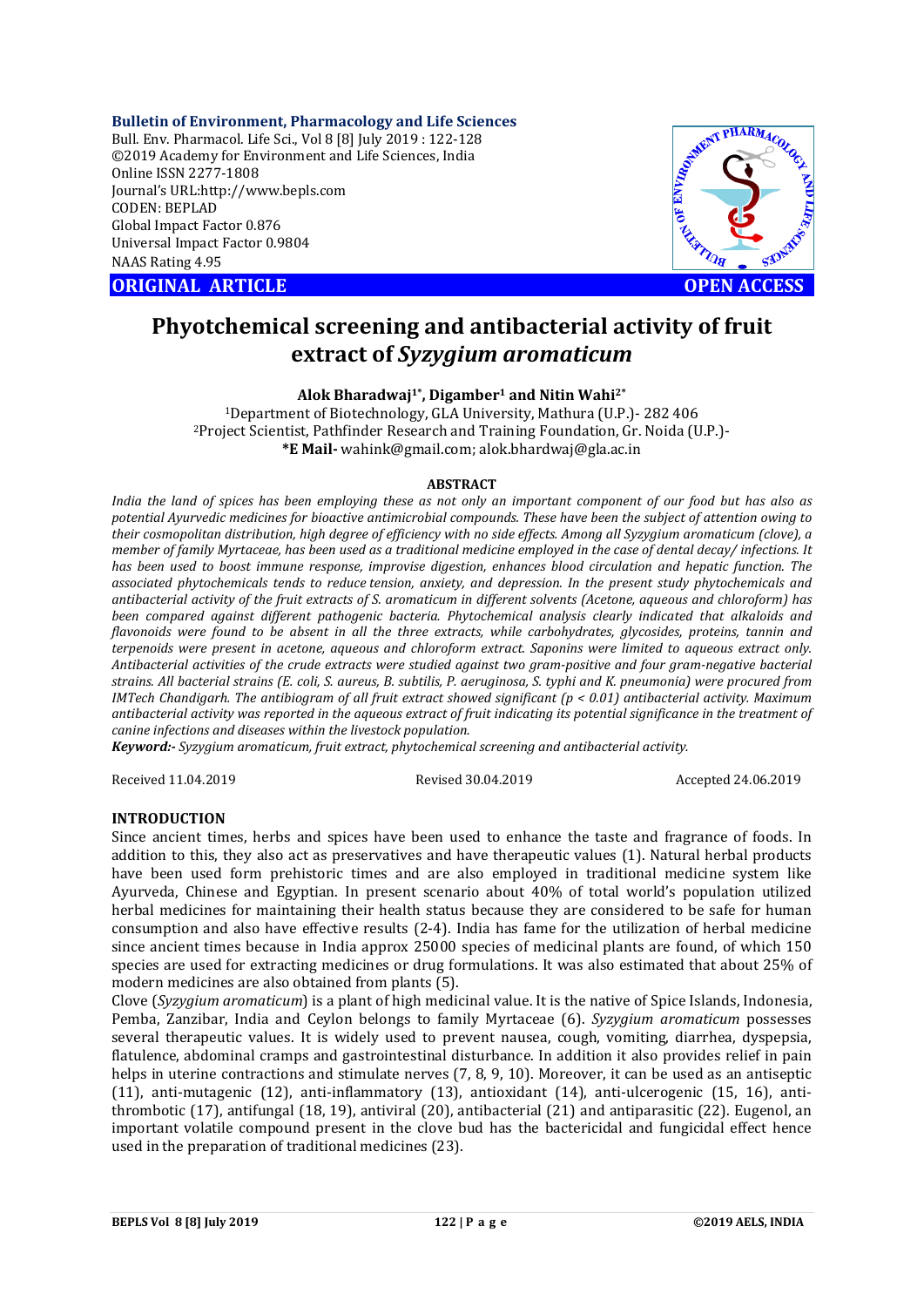### **MATERIAL AND METHODS**

### **Collection of and preparation of extracts of** *Syzygium aromaticum-*

The clove (*Syzygium aromaticum*) fruit samples were collected from the local market of Mathura. Clove buds were washed with distilled water, sliced and dried. The dried material was crushed into fine powder and used for extraction.

Acetone, chloroform and aqueous extract were prepared by mixing 50 g of *Syzygium aromaticum* powder in 500 ml of each solvent. The extracts were kept as such for 24 hrs at 25° C with continuous intermittent shaking. The crude extract in each case was filtered using Whatman filter paper and the filtrate collected was evaporated using rotary evaporator. Dry extracts obtained in each case were subjected to phytochemical screening and antimicrobial estimation (24).

### **Phytochemical screening of various extracts of** *Syzygium aromaticum-*

Phytochemical screening of fruit extracts of *S. aromaticum* in different solvents was performed (25).

# **Test for Saponin:-**

The extracted solution of clove (500  $\mu$ ) was mixed with 7ml of distilled water. Froth formation indicates the presence of saponin.

### **Test for Flavonoids:-**

To 1ml of NaOH add 100µl of sample. A serious yellow shading was delivered which winds up boring on expansion of a couple of drops of weaken corrosive demonstrates the nearness of flavonoids.

### **Test for Tannins:-**

Prepare 5% solution of ferric chloride in distilled water. 0.5ml of this solution was added to 100 µl of sample. Dull green or dark blue shading showed that tannins are present.

### **Test for Carbohydrates:-**

1ml of Fehling's A (few amount of copper sulphate in distilled water) and Fehling's B (potassium tartrate and sodium hydroxide mixed in distilled water) solution were shaken and heated for a minute. Same volume of extracted clove sample was added and heated on boiling water bath for 5-10mins. Appearance of yellow colour first and than brick red colour precipitates confirmed the presence of reducing sugars.

### **Test for Protein:-**

500µl of 5% of sodium hydroxide and 1% copper sulphate were added in sample. Presence of purple colour confirms the presence of protein and free amino acids.

### **Test for Phlobatannins:-**

500 µl plants extract of clove sample was boiled with 0.5ml 1% aqueous HCl. Deposition of red precipitate shows the availability of phlobatannins.

### 501 **Test for Terpenoids:-**

1ml of extracted clove sample was mixed in 500 µl of chloroform. Add 500 µl of conc. Sulphuric acid to form a layer. A raddish brown precipitate colour at the interface formed shows the presence of terpenoids.

### **Test for Alkaloid (Wagner's Test):-**

Add 1ml of Wagner's reagent (iodine in potassium iodine) in 1ml of extract. Reddish brown colour precipitate shows the presence of alkaloids.

#### **Test for Soluble Starch:-**

500 µl of extracted sample was boiled with 1ml of 5% KOH, cooled and acidified with 200 µl sulphuric acid. Yellow colour was taken as the presence of soluble starch.

### **Test for Cardiac Glycosides:-**

1ml of extract, 1ml of glacial acetic acid, on 100 µl 5% ferric chloride and conc. Sulphuric acid were added. Appearing reddish brown colour in between of 2 liquid layers indicates the presence of cardiac glycosides **Antibacterial activity of different extracts of** *Syzygium aromaticum-*

#### **Test microorganisms-**

*Escherichia coli* (MTCC 294), *Staphylococcus aureus* (MTCC 3160), *Bacillus subtilis* (MTCC 2057), *Pseudomonas aeruginosa* (MTCC 2581), *Salmonella typhi* (MTCC 660) and *Klebsiella pneumonia* (MTCC 4030) bacterial cultures were used for the antimicrobial activity.

# **Preparation of different concentrations of extracts of** *Syzygium aromaticum-*

Prepare different extracts (acetone, aqueous and chloroform) as per the method given in section 2.1. The dried extracts were diluted with appropriate solvent to make different concentrations (6.25 mg/ml, 12.5 mg/ml, 25 mg/ml, 50 mg/ml and 100 mg/ml).

### **Preparation of bacterial inoculum -**

A loopful culture of each bacterium was inoculated into 4-5 ml peptone water and incubated at 370C for 24 hours. Now match this bacterial growth with that of 0.5 Mc Farland standard that is prepared by mixing 0.5 ml of 1.75 % (w/v)  $BaCl<sub>2</sub>·2H<sub>2</sub>O$  with 99.5 ml of 1% (v/v)  $H<sub>2</sub>SO<sub>4</sub>$ . If the bacterial growth is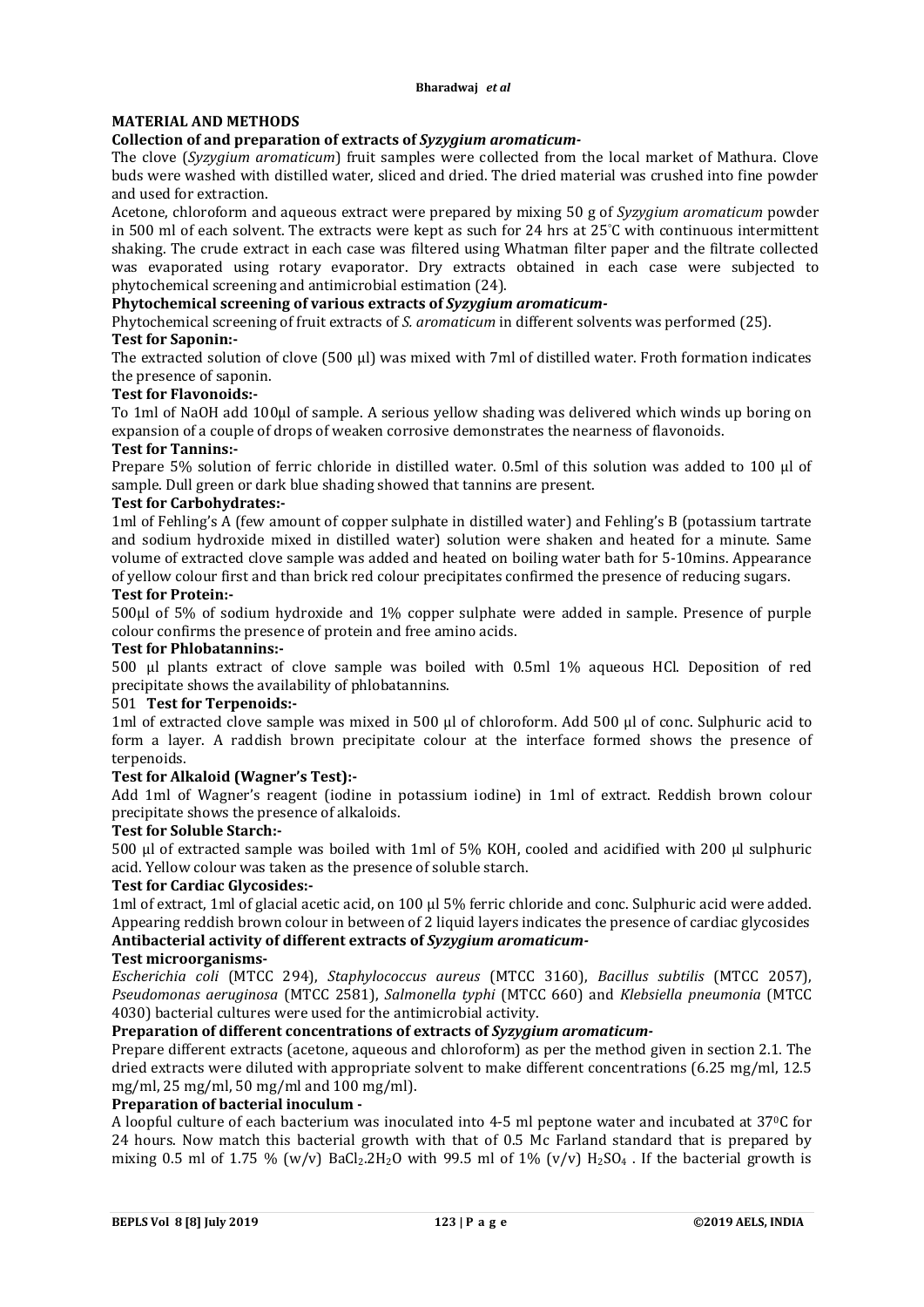dense then dilute it by adding more peptone water to match exactly with Mc Farland standard. This concentration is equivalent to  $1-2 \text{ X } 10^8 \text{ CFU/ml}$  approximately (26).

### **Screening of antibacterial activity***-*

Antibacterial activity was carried out by using disc diffusion method (24, 27). Sterile plain discs (Hi Media) were used for this purpose. Melted Mueller-Hinton agar (MHA) medium was poured into presterilized petriplates and when it becomes solidified 0.1 ml of bacterial inoculum (size 1X108) was spread over the surface of Mueller-Hinton agar. Now, plates were incubated at 37<sup>o</sup>C for one hour. Sterile plain discs (Hi Media) were impregnated with different concentration of extracts (6.25 mg/ml, 12.5 mg/ml, 25 mg/ml, 50 mg/ml and 100 mg/ml) were placed over the Mueller-Hinton agar surface at specific distance. Now plates were incubated at 370C for 24 hours for the development of zone of inhibition (28). Results were compared with the standard Hi Media antibiotics discs i.e. Gentamycin (G) and Tetracyclin (T) which serves as control (29).

Each experiment was repeated three times and average zone of inhibition were recorded for all the three extracts and compared it with standard antibiotics i.e. control (24).

### **Statistical analysis-**

Statistical analysis of the results (zone of inhibition) obtained was performed by one way analysis (ANOVA) using SPSS ver. 20.0 software and Duncan's multiple test (DMRT) at p < 0.05 and p < 0.01 to determine the significant difference in mean values among the treated and control. All values were expressed as mean ± S.E.M. (standard error of mean).

### **RESULT AND DISCUSSION**

### **Phytochemical screening**

Phytochemical analysis of acetone, aqueous (water) and chloroform extract of fruit of *S. aromaticum*  displayed the presence of carbohydrates, glycosides, proteins, tannin and terpenoids ("+" for the presence) while alkaloids and flavonoides were found absent ("-'' for the absence) among all the extracts. The presence of saponin was only limited to the aqueous extract of fruit. Similar findings have also been reported by other research workers (5, 30, 31, 32). The presence/ absence of various phytochemicals in different extracts are enlisted in table-1. The phytochemicals classes reported in the aqueous extracts of *S. aromaticum* have been found to be associated with the antidiarrheal, anti inflammatory, antimicrobial, insecticidal and antioxidant activity (33). The presence of glycosides has been reported to have potential therapeutic actions such as regulating blood pressure, treating congenital myocardial infractions and cardiac arrhythmia (34). The occurrence of terpenoids and tannins as indicated though the study of independent researchers (35) has highlighted its use in the treatment of asthma, cough and hay fever in addition to their antimicrobial and antioxidant activity.

### **Antibacterial activity-**

Antibacterial activities of fruit extract in different solvents (acetone, aqueous and chloroform) were tested against selected pathogenic bacteria and their zones of inhibition were recorded (table-2). All the fruit extracts of *S. aromaticum* showed significant (p<0.01) bactericidal potential against both grampositive (*Bacillus subtilis* (MTCC 2057), *Staphylococcus aureus* (MTCC 3160)) and gram-negative (*Escherichia coli* (MTCC 294), *Klebsiella pneumonia* (MTCC 4030), *Pseudomonas aeruginosa* (MTCC 2581), *Salmonella typhi* (MTCC 660)) (Fig-2). A dose dependent bactericidal activity was noticed in all the fruit extracts. From the results obtained, aqueous (water) extract of fruit displayed utmost antibacterial activity among which maximum was recorded against *S. aureus* (24 mm) followed by that of *B. subtilis*, *E. coli, K. pneumonae, P. aeruginosa* and *S. typhi* (20 mm each) at 100 mg/ml concentration (table 2) (fig. 2).

The chloroform extract showed enhanced concentration dependent inhibition against *S. aureus* and *S. typhi* (20 mm each) followed by *B. subtilis*, *E. coli*, and *P. aeruginosa* (18 mm each) while minimum for *K. pneumonae* (15 mm) at 100 mg/ml (table 2) (fig. 2). *E. coli*, *S. typhi* and *K. pneumonae* showed antimicrobial resistance at 6.25 mg/ml conc. of chloroform extract while *B. subtilis* displayed antimicrobial resistance against acetone extract at 6.25 mg/ml conc. Acetone extract displayed maximum zone of inhibition against *E. coli* and *K. pneumonae* (18 mm each) followed by *P. aeruginosa* (17 mm), *B.subtilis*, *S. aureus* and *S. typhi* (15 mm each). Similar findings were obtained by other workers (5, 30, 31, 32). The antibacterial activities accessed were compared with that of standard broad spectrum antibiotics Tetracycline and Gentamycin at 30 mcg and 120 mcg respectively (table 3) (fig 3.).

The values in terms of zone of inhibition represent the average of standard error of mean (SEM) for experiments performed in triplets. Statistical analysis was performed using one way ANOVA followed by DMRT revealed the result to be significant ( $p$ <0.01).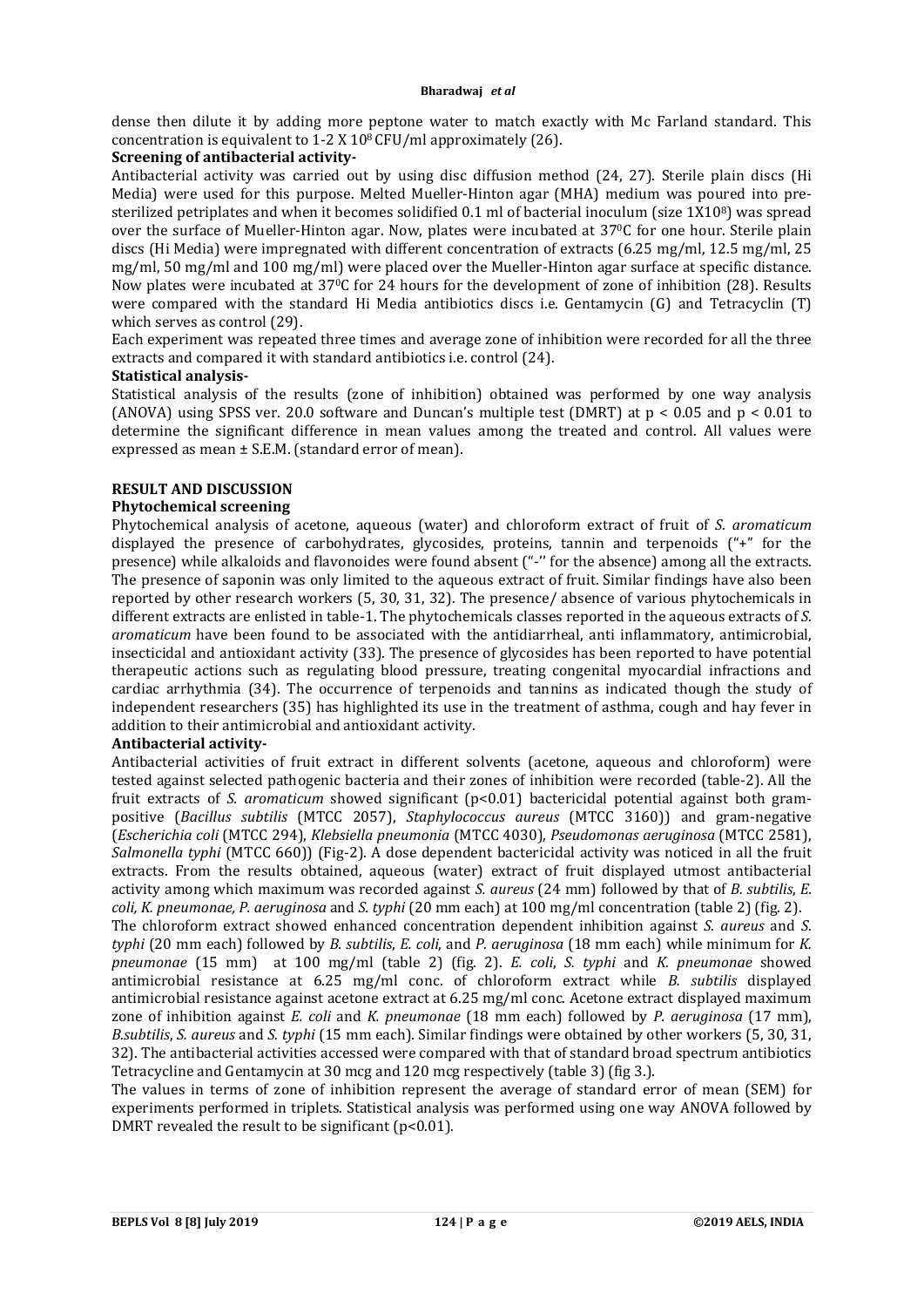### **Bharadwaj** *et al*

**Table-1: Phytochemical screening of different fruit extract of** *S. aromaticum.*

|            | <b>Phytochemical tests</b> |              |             |            |           |           |           |            |
|------------|----------------------------|--------------|-------------|------------|-----------|-----------|-----------|------------|
| Extracts   | <b>Alkaloides</b>          | Carbohydrate | Flavonoides | Glycosides | Proteins  | Saponin   | Tanins    | Terpenoids |
| Acetone    |                            | ÷            |             | $\ddot{}$  | $\ddot{}$ |           | $\ddot{}$ | $\ddot{}$  |
| Aqueous    |                            | $\ddot{}$    |             | +          | $\ddot{}$ | $\ddot{}$ | $\ddot{}$ | ÷          |
| Chloroform |                            | $\ddot{}$    |             | +          | $\ddot{}$ |           | $\ddot{}$ | $\ddot{}$  |

## **Table-2: Antibacterial activity of different fruit extracts of** *S. aromaticum* **against pathogens.**

|                            |            | Type               |                          | Zone of inhibition* (mm) at diverse fruit extract conc. |                                |              |                       |               |  |
|----------------------------|------------|--------------------|--------------------------|---------------------------------------------------------|--------------------------------|--------------|-----------------------|---------------|--|
| ml/disc<br>Extract         | Solvent    |                    | <b>Bacteria</b>          |                                                         | 6.25 mg/ml 12.5 mg/ml 25 mg/ml |              | $50 \,\mathrm{mg/ml}$ | $100$ mg/ml   |  |
| $(10 \mu l / \text{disc})$ |            | Gram $f' + f$      | <b>Bacillus subtilis</b> | Nil                                                     | $5 \pm 0.2$                    | $7 \pm 0.2$  | $10 \pm 0.1$          | $15 \pm 0.15$ |  |
|                            |            |                    | Staphylococcus aureus    | $7 \pm 0.2$                                             | $8 \pm 0.1$                    | $1 \pm 0.1$  | $1.3 \pm 0.1$         | $15 \pm 0.2$  |  |
|                            |            |                    | E. coli                  | $6 \pm 0.2$                                             | $10 \pm 0.2$                   | $13 \pm 0.2$ | $15 \pm 0.2$          | $18 \pm 0.25$ |  |
|                            | Acetone    | Gram <sup>1</sup>  | Klebsiella pneumonae     | $5 \pm 0.1$                                             | 6 ± 0.1                        | $10 \pm 0.1$ | $13 \pm 0.2$          | $18 \pm 0.25$ |  |
|                            |            |                    | Pseudomonas aeruginosa   | $5 \pm 0.1$                                             | $6 \pm 0.2$                    | $7 \pm 0.1$  | $12 \pm 0.1$          | $17 \pm 0.15$ |  |
|                            |            |                    | Salmonella typhi         | $5 \pm 0.1$                                             | 6 ± 0.2                        | $8 \pm 0.1$  | $12 \pm 0.1$          | $15 \pm 0.1$  |  |
|                            |            | Gram $'$ +'        | <b>Bacillus</b> subtilis | $6 \pm 0.2$                                             | $10 \pm 0.25$                  | $13 \pm 0.1$ | $15 \pm 0.2$          | $20 \pm 0.2$  |  |
|                            |            |                    | Staphylococcus aureus    | $7 \pm 0.1$                                             | $10 \pm 0.1$                   | $14 \pm 0.2$ | $15 \pm 0.1$          | $24 \pm 0.25$ |  |
|                            | Aqueous    | Gram <sup>12</sup> | E. coli                  | $6 \pm 0.2$                                             | $10 \pm 0.2$                   | $15 \pm 0.1$ | $18 \pm 0.2$          | $20 \pm 0.25$ |  |
|                            |            |                    | Klebsiella pneumonae     | $8 \pm 0.1$                                             | $10 \pm 0.15$                  | $14 \pm 0.2$ | $17 \pm 0.1$          | $20 \pm 0.15$ |  |
|                            |            |                    | Pseudomonas aeruginosa   | $5 \pm 0.2$                                             | $10 \pm 0.2$                   | $12 \pm 0.1$ | $15 \pm 0.15$         | $20 \pm 0.2$  |  |
|                            |            |                    | Salmonella typhi         | $7 \pm 0.1$                                             | $10 \pm 0.1$                   | $15 \pm 0.1$ | $18 \pm 0.25$         | $20 \pm 0.25$ |  |
|                            |            | Gram $'$ + $'$     | <b>Bacillus</b> subtils  | $5 \pm 0.1$                                             | $6 \pm 0.25$                   | $10 \pm 0.2$ | $14 \pm 0.15$         | $18 \pm 0.15$ |  |
|                            |            |                    | Staphylococcus aureus    | $5 \pm 0.2$                                             | $6 \pm 0.1$                    | $10 \pm 0.2$ | $15 \pm 0.2$          | $20 \pm 0.25$ |  |
|                            | Chloroform | Gram <sup>1</sup>  | E. coli                  | Nil                                                     | $6 \pm 0.15$                   | $10 \pm 0.1$ | $14 \pm 0.2$          | $18 \pm 0.2$  |  |
|                            |            |                    | Klebsiella pneumonae     | Nil                                                     | $7 \pm 0.2$                    | $10 \pm 0.2$ | $13 \pm 0.2$          | $15 \pm 0.15$ |  |
|                            |            |                    | Pseudomonas aeruginosa   | $5 \pm 0.1$                                             | $6 \pm 0.1$                    | $8 \pm 0.25$ | $10 \pm 0.1$          | $18 \pm 0.25$ |  |
|                            |            |                    | Salmonella typhi         | Nil                                                     | $5 \pm 0.1$                    | $6 \pm 0.2$  | $10 \pm 0.1$          | $20 \pm 0.25$ |  |

\*Statistical analysis using one way ANOVA/ DMRT revealed results to be significant  $(p < 0.01)$ .

### **Table-3: Antibacterial activity of extract against standard antibiotics.**

|        |             |                          | Zone of inhibition (in mm) |                         |  |  |
|--------|-------------|--------------------------|----------------------------|-------------------------|--|--|
| S. No. | <b>Type</b> | <b>Bacteria</b>          | Gentamycin (G)             | <b>Tetracyclin (TE)</b> |  |  |
|        |             |                          | $(120 \text{ mcg})$        | $(30 \text{ mcg})$      |  |  |
| 1.     | Gram '+'    | <b>Bacillus subtilis</b> | $25 \pm 0.15$              | Nil                     |  |  |
| 2.     |             | Staphylococcus aureus    | $40 \pm 0.2$               | Nil                     |  |  |
| 3.     | Gram '-'    | E. coli                  | Nil                        | $25 \pm 0.15$           |  |  |
| 4.     |             | Klebsiella pneumonae     | $30 \pm 0.25$              | Nil                     |  |  |
| 5.     |             | Pseudomonas aeruginosa   | Nil                        | $35 \pm 0.25$           |  |  |
| 6.     |             | Salmonella typhi         | Nil                        | $26 \pm 0.1$            |  |  |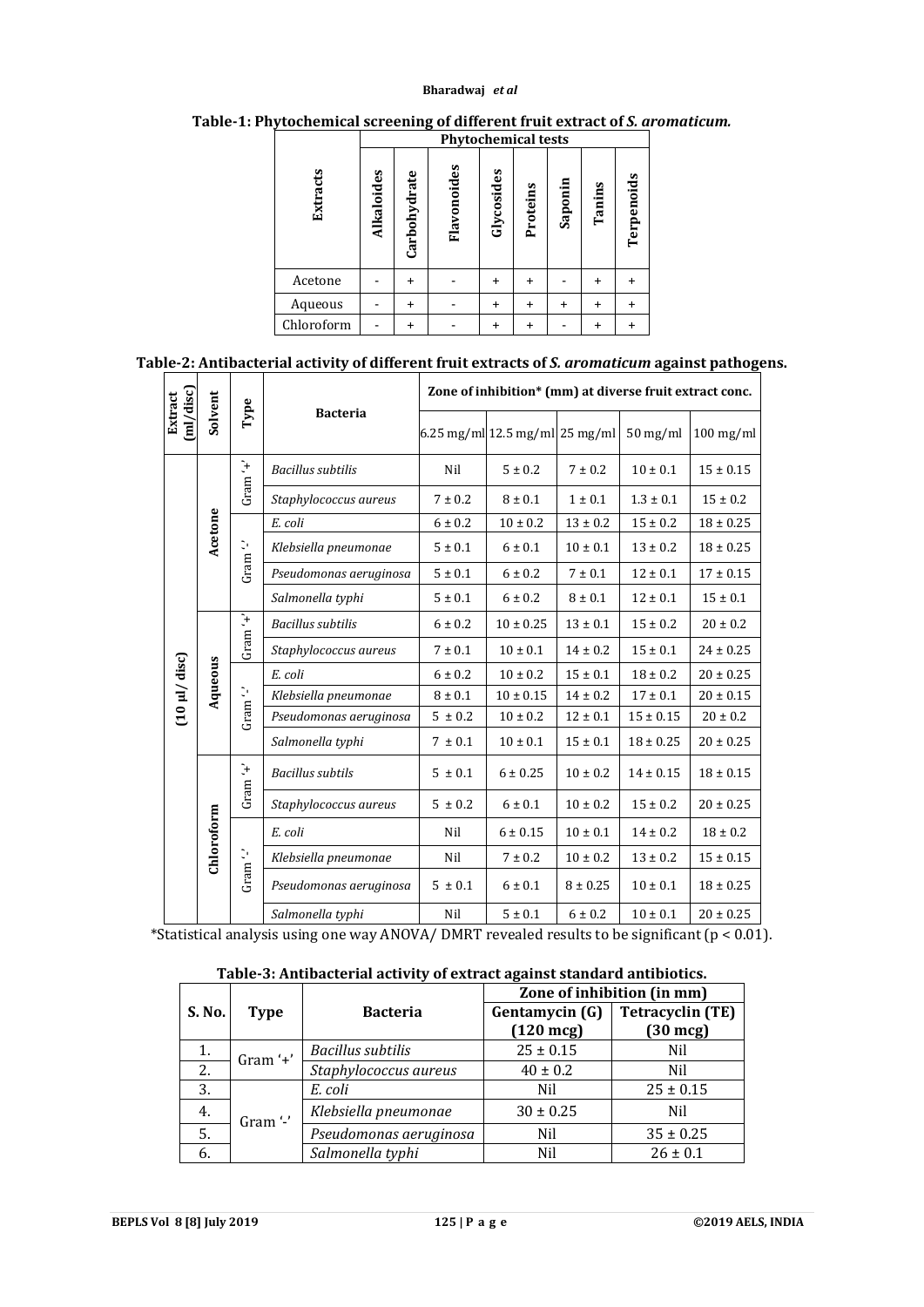**Bharadwaj** *et al*



**Fig. 1.** Preparation of fruit extract of *S. aromaticum*. **(A)** Fruiting body **(B)** Crushed fruit powder **(C)** Aqueous extract obtained after filtration.



**Fig. 2.** Comparative antibacterial activity of different fruit extracts of *S. aromaticum* in different solvents. Considerable high antibacterial activity was found to be associated with aqueous extract followed by chloroform and acetone. The antibacterial activity was also compared with that of control.



**Fig. 3.** Antibacterial activity of fruit extract of *S. aromaticum* in Acetone **(a-f)**, Aqueous **(g-l)** and Chloroform **(m-r)** against *B. subtilis* (MTCC 2057), *S. aureus* (MTCC 3160), *E. coli* (MTCC 294), *K. pneumonae* (MTCC 4030), *P. aeruginosa* (MTCC 2581) and *S. typhi* (MTCC 660).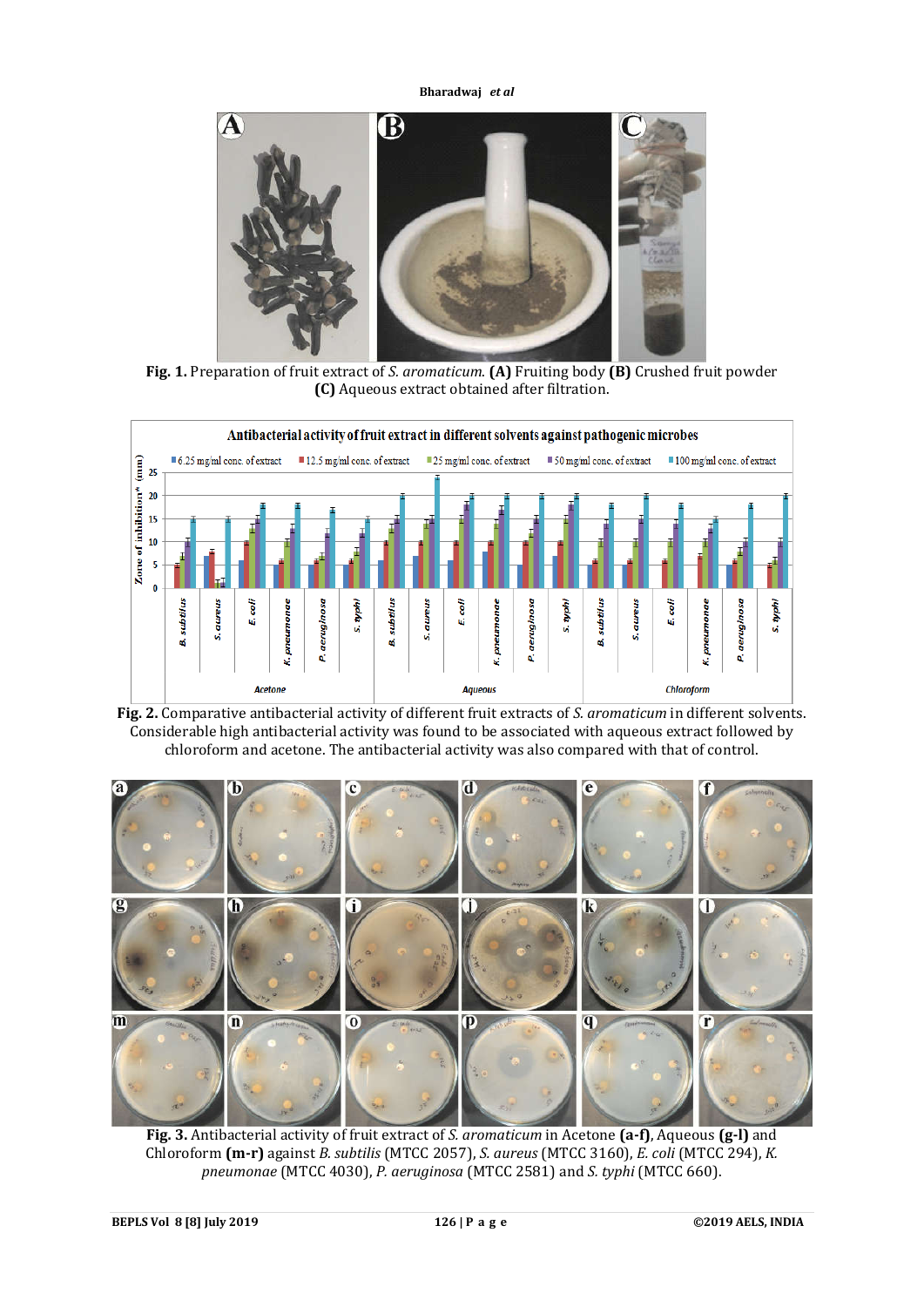#### **CONCLUSION**

From this study it becomes clear that active phytochemicals were present in the various extracts of *S. aromaticum* and due to the presence of these phytochemicals, all three extracts showed significant (p<0.01) antibacterial activity. Among them aqueous extract revealed maximum zone of inhibition at concentration 100 mg/ml followed by chloroform and acetone extract. Due to its potential antibacterial activity, *S. aromaticum* is used in mouth fresheners and toothpastes for inhibiting tooth gums and dental cavities and also provide relief in pain.

#### **REFERENCES**

- 1. Jimoh SO, Arowolo LA, Alabi KA. (2017). Phytochemical screening and antimicrobial evaluation of *Syzygium aromaticum* extract and essential oil. International journal of current microbiology and applied sciences. 6(7): 4557-4567.
- 2. Hora SL and Nair KK. (1994). Pollution of streams and conservation of fisheries. Journal of environmental biology. 10: 147-166.
- 3. Joe MM, Jaychitra J, Vijayapriya M. (2009). Antimicrobial activity of some common spices against certain human pathogens. Journal of medicinal plant research. 3(11): 1134-1136.
- 4. Kumar Y, Agrawal S, Srivastava A, Kumar S, Agrawal G, Khan MZA. (2014). Antibacterial activity of clove (*Syzygium aromaticum*) and garlic (Allium sativum) on different pathogenic bacteria. International journal of pure and applied bioscience. 2(3): 305-311.
- 5. Mittal M, Gupta N, Parashar P, Mehra V and Khatri M. (2014). Phytochemical evaluation and pharmacological activity of *Syzygium aromaticum:* A comprehensive review. International journal of pharmacy and pharmaceutical sciences. 6(8): 67-72.
- 6. Ambasta SP. (1986). The useful plants of India, publication of information directorate, CSIR, New Delhi. pp.301.
- 7. Elujoba AA, Odelleye OM, Ogunyemi CM. Review: Traditional medicine development for medical and dental primary health care delivery system in Africa. African Journal of Traditional, Complementary and Alternative Medicines. 2005; 2: 46-61.
- 8. Gordon L. (1980). *A Country Herbal*, Webb and Bower Publishers Ltd, Devon, England. pp. 208.
- 9. Phyllis B. and James B. (2000). *Prescription for Nutritional Healing*, 3rd ed., Avery Publishing. pp.111.
- 10. Sulieman AME, Boshra IMO and El Khalifa EAA.(2007). Nutritive value of clove (*Syzygium aromaticum*) and detection of antimicrobial effect of its bud oil. Research journal of Microbiology. 2: 266-271.
- 11. Blumenthal M. (1998). The Complete German Commission E Monographs: Therapeutic Guide to Herbal Medicines. American Botanical Council, Austin; pp. 685.
- 12. Miyazawa M, Hisama M. (2003). Antimutagenic activity of phenylpropanoides from cloven (*Syzygium aromaticum*). Journal of Agriculture and Food Chemistry.51: 6413-6422.
- 13. Kim HM, Lee EH, Hong SH, Song HJ, Shin MK, Kim SH and Shin TY. (1998). Effect of *Syzygium aromaticum* extract on immediate hypersensitivity in rat. 1998. Journal of Ethnopharmacology. 60: 125-131.
- 14. Chaieb K, Hajlaoui H, Zmantar T, Nakbi KAB, Rouabhia M, Mahdouani K and Bakhrouf A.(2007). The chemical composition and biological activity of essential oil, Eugenia cryophyllata (*Syzygium aromaticum* L. Myrtaceae): a short review. Phytotherapy Research. 21: 501-506.
- 15. Bae EA, Han MJ, Kim NJ and Kim DH. (1998). Anti-Helicobacter pylori activity of herbal medicines. Biological and Pharmaceutical Bulletin. 21: 990-992.
- 16. Li Y, Xu C, Zhang Q, Liu JY and Tan RX. (2005). *In vitro* anti-Helicobacter pylori action of 30 Chinese herbal medicines used to treat ulcer diseases. Journal of Ethnopharmacology. 98: 329-333.
- 17. Srivastava KC and Malhotra N. (1991). Acetyl euginol, a component of oil of cloves (*Syzygium aromaticum L.*) inhibits aggregation and alters arachidonic acid metabolism in human blood platelets. Prostaglandins, Leukotrienes and Essential Fatty Acids. 42: 73-81.
- 18. Giordani R, Regli P, Kaloustian J, Mikail C, Abou L and Portugal H. (2004). Antifungal effects of various oils againstCandida albicans. Potentiation of antifungal action of amphotericin B by essential oil from Thymus vulgaris. Phytotherapy Research. 18: 990-995.
- 19. Park MJ, Gwak KS, Yang I, Choi WS, Jo HJ, Chang WJ, Jeung EB and Choi IG. (2007).Antifungal activities of the essential oils in Syzygium aromaticum (L.) Merr. Et Perry and Leptospermum betersonni Bailey and their constituents against various dermatophytes. Journal of Microbiology; 45: 460-465.
- 20. Saeed S and Tariq P. (2015). *In vitro* antibacterial activity of clove against Gram negative bacteria. Pakistan Journal of Botany. 2008; 40(5): 2157-2160.
- 21. Yang YC, Lee SH, Lee WJ, Choi DH and Ahn YJ. (2005). Ovicidal and adulticidal effects of Eugenia cryophyllatabud and leaf oil compounds on Pediculus capitis. Journal of Agriculture and Food Chemistry. 51: 4884-4888.
- 22. Oshomoh EO, Idu MC and Udinyiwe OC. (2015). Phytochemical screening and antimicrobial screening of clove flower (*Syzygium aromaticum,* L. Merrill and Perry) bud on dental pathogen. Human Journals. 3(2):1-13.
- 23. Amanda LS, Gilberto OC and Kenneth A, Alan R and Ellen M.(2009). Characterization of raw essential oil euginol extracted from *Syzygium aromaticum.* Journal of Thermal Analysis and Calorimetry. 96(3):821-825.
- 24. Singh V, Bharadwaj A Wahi N and Tripathi V. (2018). Phytochemical analysis and *in-vitro* antimicrobial activities of *Terminalia arjuna* leaf, bark and fruit extracts in different solvents. Current Trends in Biotechnology and Pharmacy. 12(3):286-294.
- 25. Harborne JB. (1973).Phytochemical methods. Chapman and Hall , Ltd., London, US. pp. 49-188.